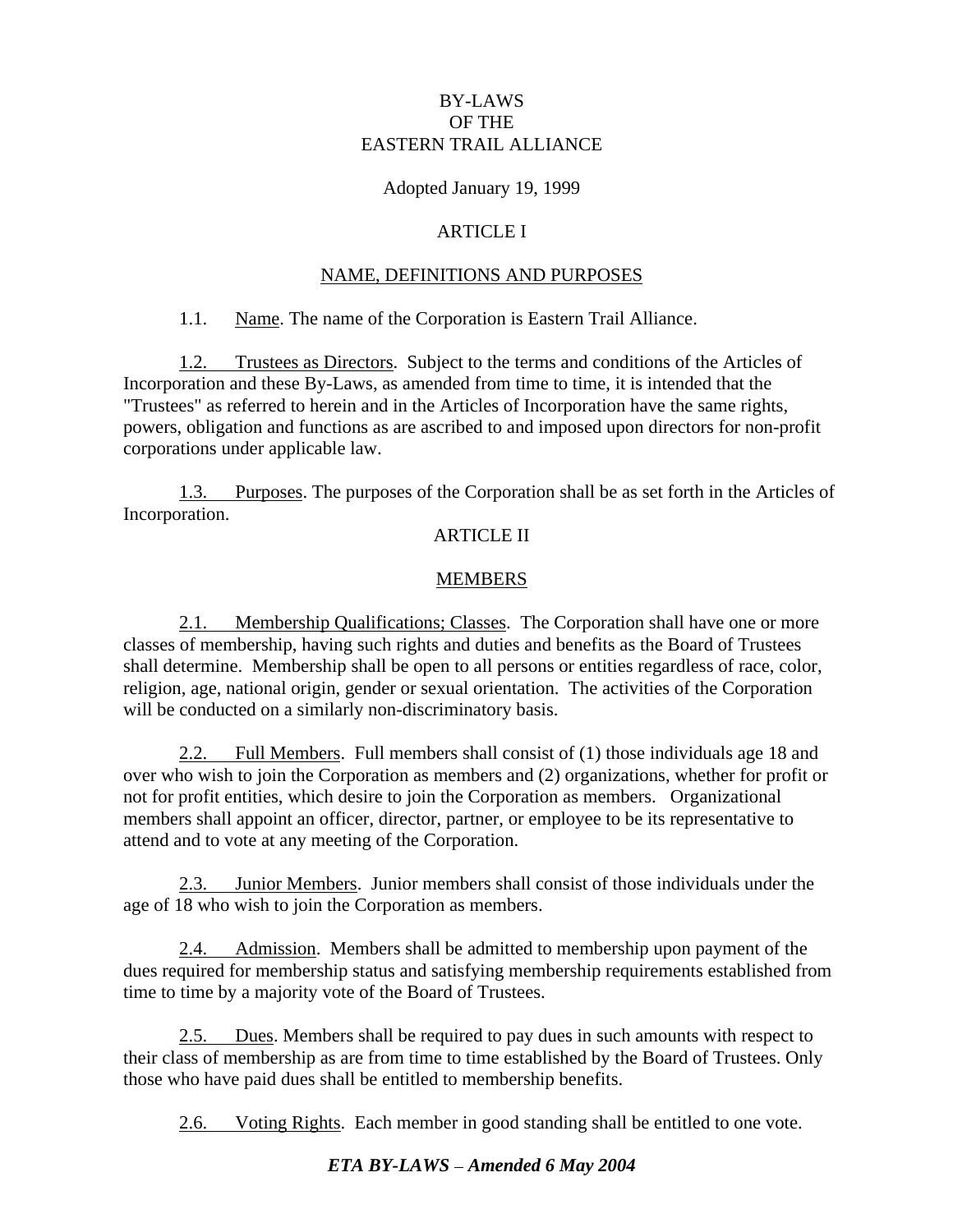### ARTICLE III

### MEMBERSHIP MEETINGS

3.1. Annual Meeting. Members of the Corporation shall be invited to meet annually at a time and place within Cumberland or York Counties, in the state of Maine, as set by the Board of Trustees. At this meeting, members shall elect trustees; the officers may present reports on the activities of the Corporation; and members shall be invited to discuss matters of interest to the Corporation. Voting by proxy shall not be permitted at the annual meeting.

3.2. Special Meetings. Special meetings of the members may be called by the President or the Board of Trustees. Special Meetings of the members may also be called by any 15 members of by those members having one-fifth (1/5) of the votes entitled to be cast at such meetings.

3.3. Notice of Meetings. Notice of time and place and, in the case of a special meeting the purpose or purposes for which the meeting is called, shall be sent to each member entitled to vote at such meeting not less than ten (10) days nor more than fifty (50) days prior to the date of the meeting. When a meeting is adjourned for whatever reason, for thirty (30) days or more, notice of the adjourned meeting shall be given as provided in this section. Notice of a meeting adjourned for less than thirty (30) days need not be given if the time and place of the adjourned meeting are announced at the meeting at which the adjournment is taken. Notice sent by e-mail, to those members who give addresses of such accounts, shall be considered as proper notice.

3.4. Quorum. At all membership meetings a total of fifteen (15) members present, of which at least one is a member of the Board of Trustees, shall be sufficient to constitute a quorum for the transaction of business, and the act of a majority of the members present at any meeting at which there is a quorum present shall be the act of the membership, except as may be expressly provided by statute or these By-Laws.

3.5. Rules. Membership meetings shall be conducted in accordance with *Roberts Rules of Order* or other rules as the membership shall adopt, but no rule change will be effective until the next subsequent meeting after passage of the change.

## ARTICLE IV

### TRUSTEES

4.1. Powers. The business and affairs of the Corporation shall be conducted and managed by its Board of Trustees, which shall exercise all of the powers of the Corporation. Subject to the terms and conditions of the Articles of Incorporation and these By-laws, as amended from time to time, it is intended that the "Trustees" as referred to herein have the same rights, powers, obligation and functions as are ascribed to and imposed upon directors for non-profit corporations under applicable law. Except as otherwise specifically set forth herein,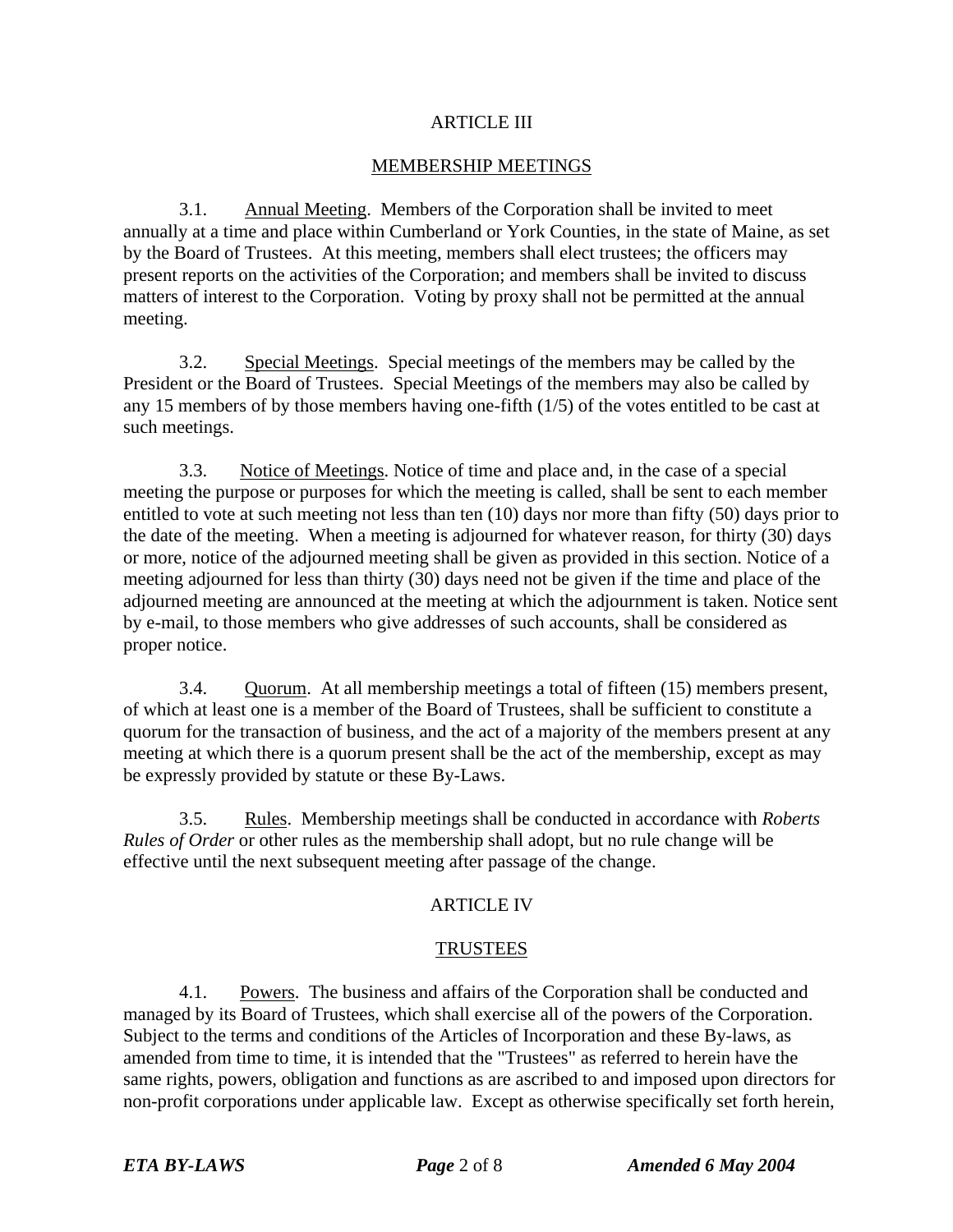the Board of Trustees may by general resolution delegate to committees and officers of the Corporation such powers as it sees fit.

4.2. Election and Composition of the Board. At the first annual meeting of the members of the Corporation and at each annual meeting thereafter, the existing members shall elect Trustees to hold office until the next annual meeting of the membership or until the election and qualification of their respective successors. The number of Trustees shall be as set forth in the Articles of Incorporation, but such number may from time to time be increased by the Trustees but not to exceed the number provided in the Articles of Incorporation, provided that the number of Trustees shall never be less than three (3). Only members may be elected to serve as Trustees.

4.3. Term. The membership term of office for Trustees is defined to be three years, with one-third of the Trustees elected at each annual meeting. For the first annual meeting, one-third of the initial Trustees elected will be appointed to a one-year term, one-third to a two year term, and one-third to three-year terms.

4.4. Resignation; Removal; Vacancies. Any Trustee may resign at any time by giving written notice to the President or the Board of Trustees and may be removed at any time, for cause, by the vote of three-quarters (3/4) of those Trustees present at a meeting. Any vacancy in the Board of Trustees occurring during the year, including any vacancy created by an increase in the number of Trustees may be filled for the unexpired portion of the term by the Trustees then serving, although less than a quorum, by an affirmative vote of the majority thereof, and any Trustee so elected shall hold office until the election and qualification of a successor.

4.5. Advisory Trustees. The Corporation may have an unlimited number of Advisory Trustees who shall be entitled to notice of and the right to attend all meetings of the Board, but who shall not have the right to vote. Advisory Trustees shall be invited to serve for a period of one (1) year by a the Trustees at any Trustees Meeting." (Approved at the 2000 annual meeting.)

4.6. Annual Meeting. As soon as practicable after each annual meeting of the membership, the newly elected Trustees shall meet for the purpose of electing officers and the transaction of other business, and if a quorum of the Trustees be then present, no prior notice of such a meeting shall be required to be given.

4.7. Regular Meetings. The Board of Trustees shall establish a schedule for regular meeting of the Board. Any member of the Eastern Trail Alliance may attend any Board of Trustees meeting, and any member may be allowed to participate in a meeting at the discretion of the President. Notification of Board meetings to the general membership shall be as determined by the Trustees.

4.8. Special Meetings. Special meetings of the Board of Trustees may be called by the President or Secretary and must be called by either of them on the written request of onefifth of the members of the Board.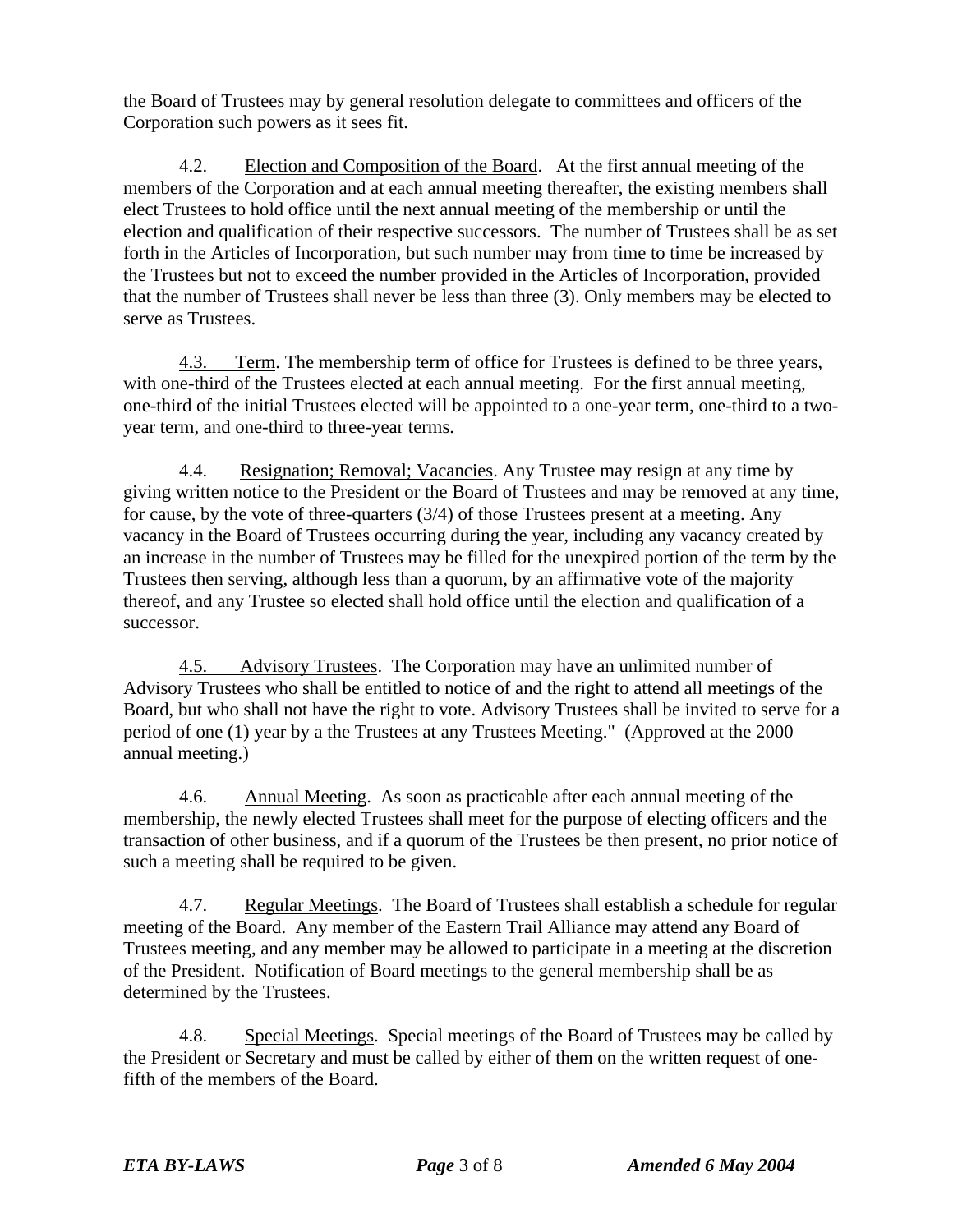4.9. Notice of Meetings. Notice of all Trustees' meetings, except as herein otherwise provided, shall be given by mailing the same at least three (3) business days before the meeting, or by faxing or e-mailing the same at least one (1) business day before the meeting to the usual business or residence address of the Trustee. At any meeting at which every Trustee is present, even though without notice, any business may be transacted.

4.10. Quorum; Voting. At all meetings of the Board of Trustees a majority of the Trustees shall be necessary and sufficient to constitute a quorum for the transaction of business, and the act of a majority of the Trustees present at any meeting at which there is a quorum shall be the act of the Board of Trustees. If at any meeting there is less than a quorum present, a majority of those present may adjourn the meeting.

4.11. Informal Action by Trustees. Any action required or permitted to be taken at any meeting of the Board of Trustees or of any committee thereof may be taken without a meeting, if a written consent to such action is signed by all members of the Board or of such committee, as the case may be, and such written consent is filed with the minutes of the proceedings of the Board or committee.

4.12. Telephone Meetings. Members of the Board of Trustees or a committee of the Board may participate in a meeting by means of a conference telephone or similar communications equipment if all persons participating in the meeting can hear each other at the same time. Participation in a meeting by these means constitutes presence in person at the meeting.

# ARTICLE V

## **OFFICERS OFFICERS**

5.1. Executive Officers. The Executive Officers of the Corporation shall be a President and a Vice President, who shall be selected from among the Board of Trustees, a Secretary, a Treasurer, and such other officers with such powers and duties not inconsistent with these By-laws as may be determined and appointed by the Board of Trustees. Any two offices may be held by the same person, provided that the President shall not also be a Vice- President if a Vice-President is appointed.

5.2. Resignation; Removal; Vacancies. Any officer may resign at any time by giving written notice to the President or the Board of Trustees and may be removed from office, for cause, by the vote of three-quarters (3/4) of those Trustees present at a meeting. In case any office of the Corporation becomes vacant by death, resignation, retirement, disqualification, or any other cause, the Board of Trustees by majority action may select an officer to fill such vacancy.

5.3. President. The President shall preside at all meetings of the Board of Trustees. The President shall have and exercise general charge and supervision of the affairs of the Corporation and shall do and perform such other duties as are customary to the office and as may be assigned to that office by the Board of Trustees.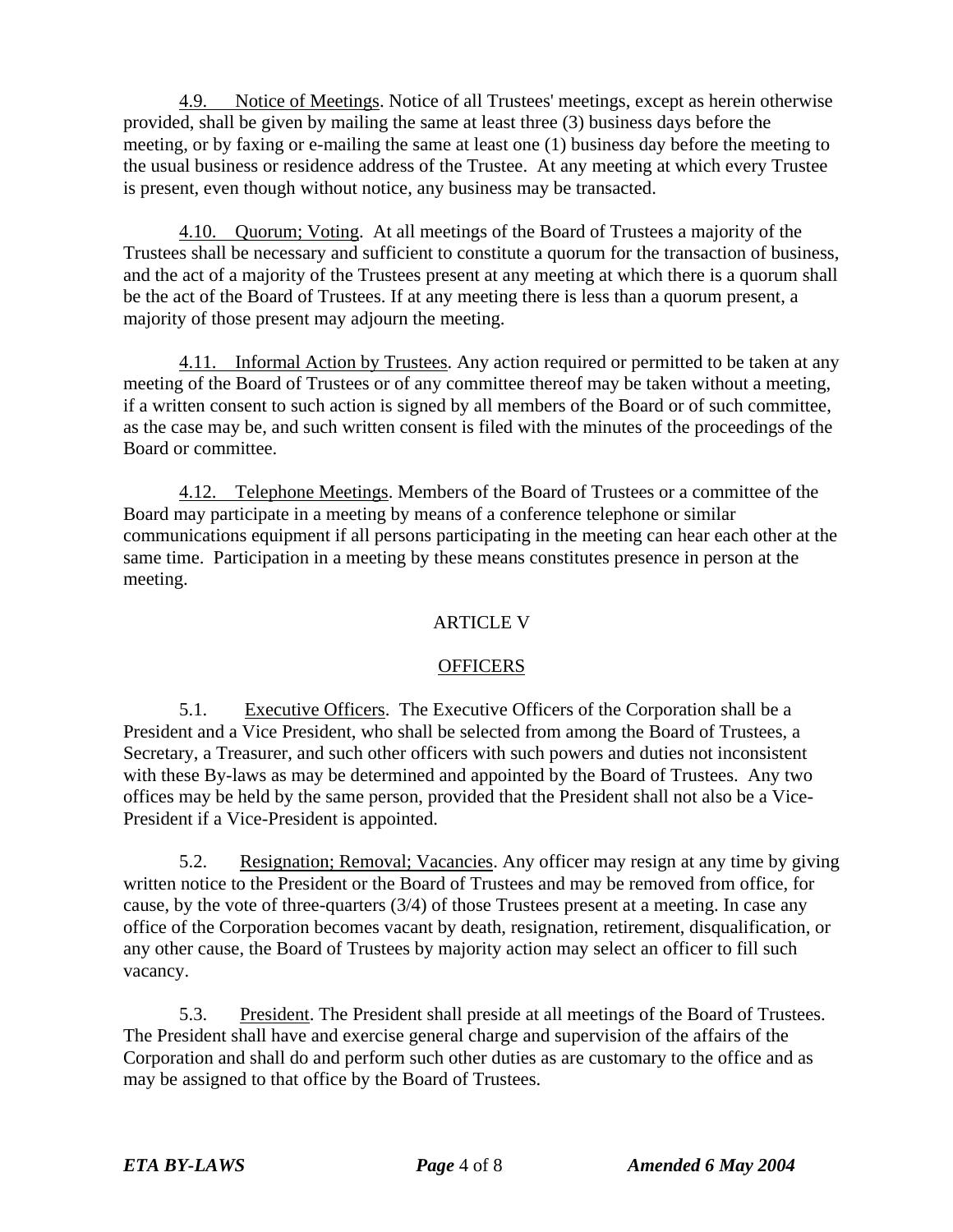5.4. Secretary. The Secretary shall keep the minutes of all meetings of the Board of Trustees in books provided for that purpose. The Secretary shall attend to the giving and serving of all notices of the Corporation; the Secretary shall have charge of the minute books and such other books and records as the Board of Trustees may direct, may attest to the accuracy of such books and records and shall perform such other duties as are customary to that office and as may from time to time be directed by the President or the Board of Trustees.

5.5. Treasurer. The Treasurer shall have the custody of all funds, property and securities of the Corporation, subject to such regulations as may be imposed by the Board of Trustees. When necessary and proper, the Treasurer shall endorse on behalf of the Corporation for collection, checks, notes, and other obligations, and shall deposit the same to the credit of the Corporation at such bank or banks or depository as the Board of Trustees may designate. The Treasurer shall, in general, perform all duties incident to the office of Treasurer, including a general supervision and control of the accounts of the Corporation, subject to the control of Board of Trustees.

5.6. Other Officers. The Board of Trustees may elect or appoint one or more Vice- Presidents and such other officers and assistant officers as they may deem necessary, who shall have such authority and perform such duties as from time to time be prescribed by the President or the Board of Trustees.

# ARTICLE VI

## COMMITTEES

6.1. Committees. The Board of Trustees may also appoint from their number, or from among other such persons as the Board may see fit, such committees as the Board may determine, which shall in each case have such powers and duties as from time to time be prescribed by the Board. The President [or other Trustee as appointed] shall be a voting member ex officio of each committee appointed by the Board of Trustees.

6.2. Executive Committee. The Board of Trustees, by majority vote of the Board of Trustees may appoint from its members an Executive Committee consisting of two or more Trustees to serve at its pleasure and to the extent permitted by applicable law, may delegate to such Executive Committee all the authority of the Board of Trustees, except that the Executive Committee shall have no authority to elect officers, or to enter into any transaction of activity which it knows to be contrary to the wishes of the Board of Trustees to accept, purchase, convey, contract for easements, covenants or other interests in real estate without the express written authority of the Board of Trustees.

6.3. Rules; Record of Proceedings. Each Committee may prescribe rules and procedures for the call and conduct its meetings. Each Committee shall keep regular minutes of its proceedings and shall report the same to the Board of Trustees and President when required. The contract of the contract of the contract of the contract of the contract of the contract of the contract of the contract of the contract of the contract of the contract of the contract of the contract of the

6.4. Standing Committees. In addition to the Executive Committee the following Committees shall be standing committees of Board of Trustees: Trail Development and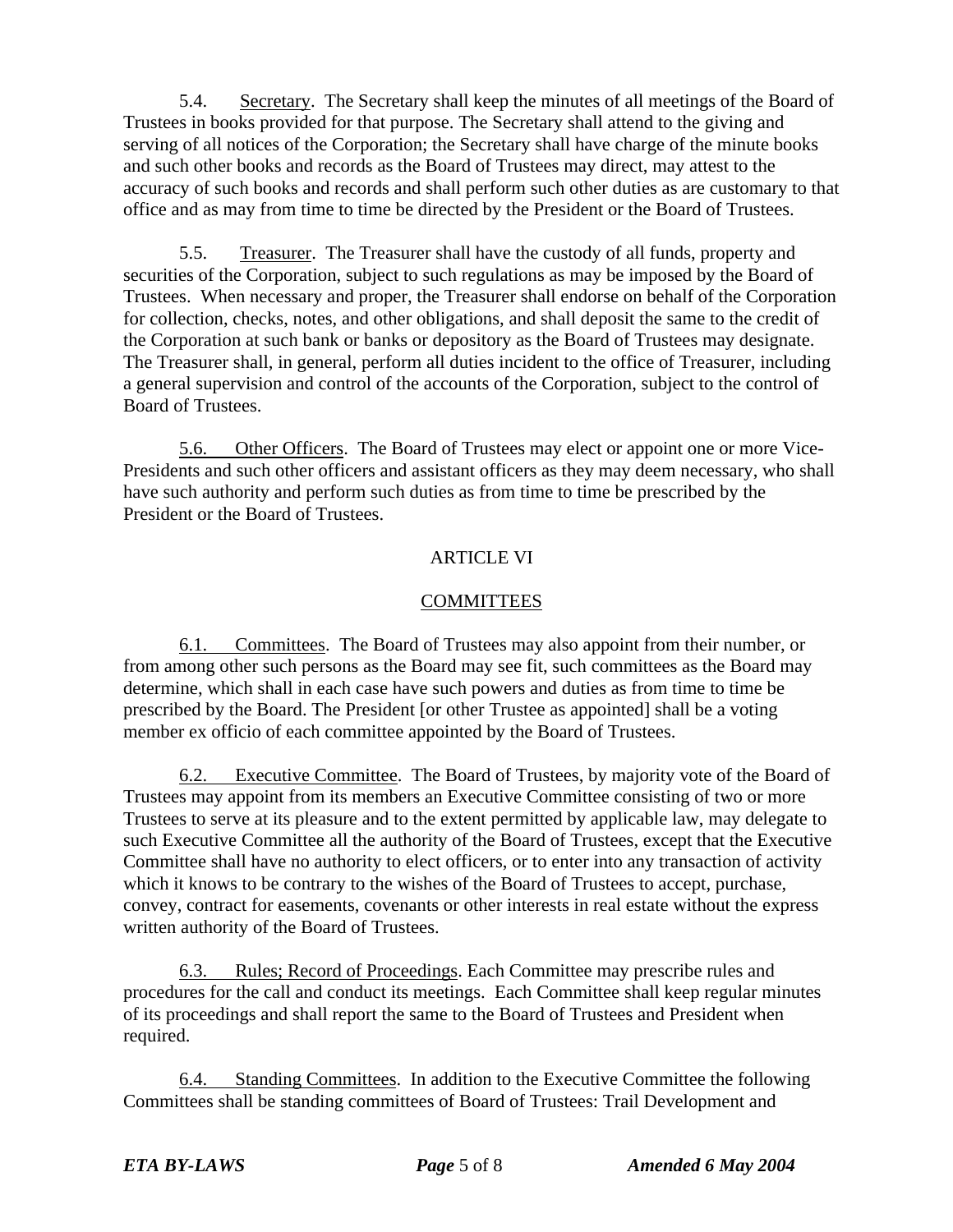Management; Finance and Fund-Raising, Public and Governmental Relations; and Membership.

### ARTICLE VII

### CORPORATE ASSETS AND EARNINGS

7.1. Investments. The Corporation shall have the right to retain all or any part of the securities or property acquired by it in whatever manner, and to invest and reinvest any funds held by it, according to the judgement of the Board of Trustees, without being restricted to the class of investments which a director is or shall hereafter be permitted by law to make or any similar restriction; provided, however, that no action shall be taken by or on behalf of the Corporation if such action would result in the denial or loss of the tax exemption under Section 501(c)(3) or any other section of the Internal Revenue Code of 1986 as amended and applicable Regulations relating thereto as they now exist or as they may be hereafter be amended (the "Code").

7.2. Inurement Prohibition; Interest in Contracts. No member, Trustee, officer, committee member or employee of, or any person connected with, the Corporation, or any other private individual, shall receive at any time any of the net earnings or pecuniary profit from the operations of the Corporation, provided that this shall not prevent the payment to any such person of such reasonable compensation and reimbursement of expenses as shall be fixed by the Board of Trustees for services rendered to or for the Corporation in effecting any of its purposes; and no such person or persons shall be entitled to share in the distribution of any of the corporate assets upon the dissolution of the Corporation. No director, officer, employee, or committee member may be interested directly or indirectly in any contract relating to the operation of the Corporation.

7.3. Dissolution. Upon the dissolution or winding up of the affairs of the Corporation, whether voluntary or involuntary, the assets of the Corporation, after all debts have been satisfied, then remaining in the hands of the Board of Trustees shall be distributed, transferred, conveyed, delivered, and paid over, in such amounts as the Board of Trustees may determine or as may be determined by a court of competent jurisdiction upon application of the Board of Trustees, exclusively to charitable, scientific, literary or educational organizations under the provision of Section  $501(c)(3)$  of the Code. Preference shall be given to trail organizations and land trusts in Cumberland and York Counties.

7.4. Exempt Activities. Notwithstanding any other provision of these By-laws, no member, director, officer, employee, or representative of this Corporation shall take any action or carry on any activity by or on behalf of the Corporation not permitted to be taken or carried on by an organization exempt under Section  $501(c)(3)$  of the Code, or by an organization contributions to which are deductible under Section  $170(c)(2)$  of the Code.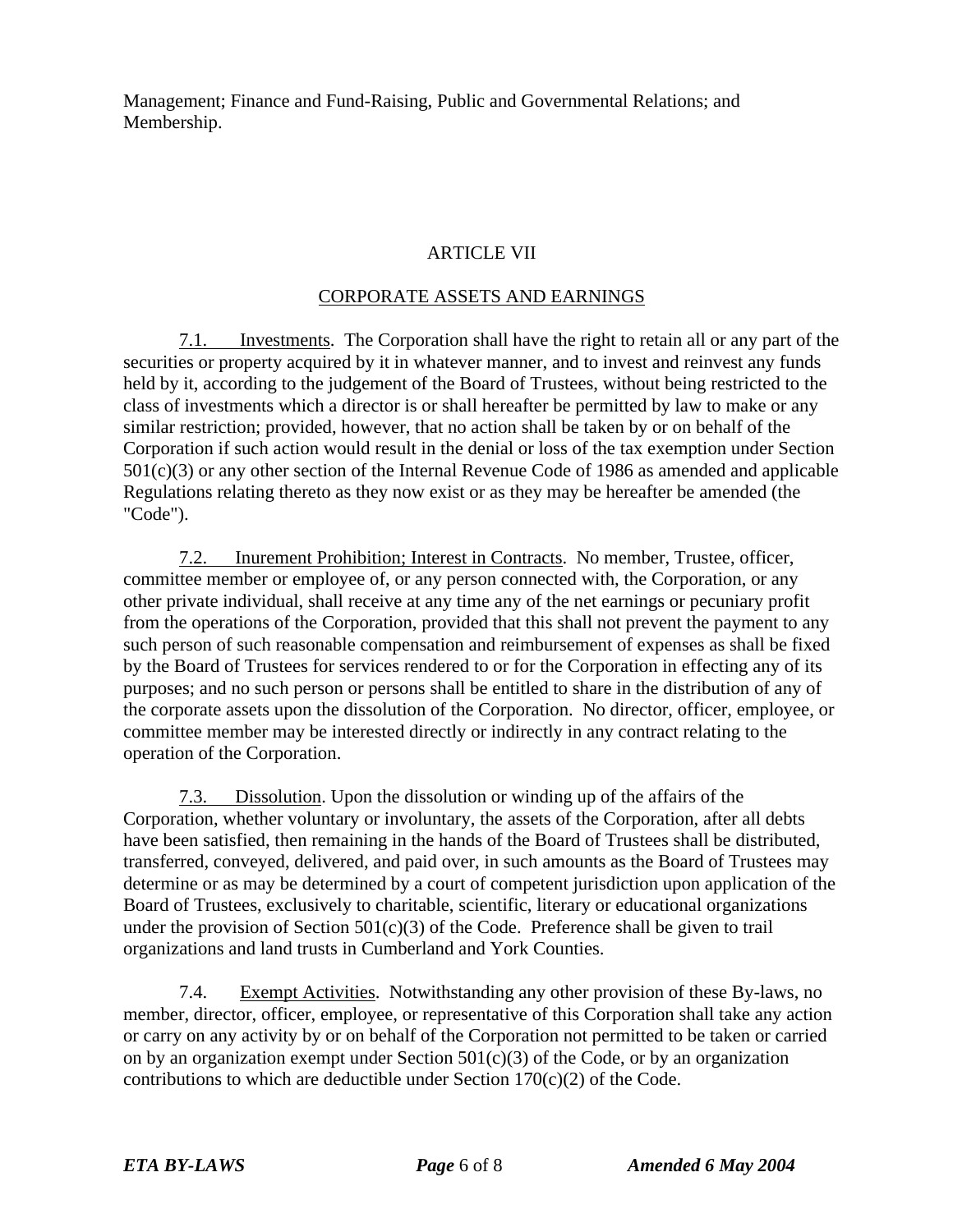7.5. Disclosure of Conflict of Interest. Any duality of interest or possible conflict of interest of a Trustee, or the family of a Trustee, shall be disclosed at the earliest practicable time to other Trustees, and shall be entered into the minutes of the Eastern Trail Alliance, whenever said interest involves a financial transaction and/or any transaction associated with the purposes of the Eastern Trail Alliance (as stated in the Articles of Incorporation). Such Trustee shall not participate in any decision related to the subject of that disclosure, and the minutes of a meeting where a decision related to the subject is made shall reflect that the Trustee abstained from voting. Any Trustee who is uncertain whether a conflict of interest may exist in any matter may request the Board or Committee to address the question by majority vote.

### ARTICLE VIII

#### MISCELLANEOUS

8.1. Corporate Seal. The Board of Trustees may provide a suitable seal, containing the name of the Corporation, which seal shall be in the charge of the Secretary.

8.2. Fiscal Year. The fiscal year of the Corporation shall be as determined by the Board of Trustees and evidenced by resolution filed with the corporate records.

8.3. Records and Reports. The Corporation shall keep correct and complete books and records of account and of its transactions and minutes of the proceedings of its Board of Trustees and of any committee. The President or the Secretary of the Corporation shall prepare or cause to be prepared annually a full and correct statement of the affairs of the Corporation, including a balance sheet and a financial statement of operations for the preceding fiscal year, which shall be submitted at the annual meetings of the Board of Trustees and be filed within twenty days thereafter at the principal office of the Corporation.

## ARTICLE IX

### INDEMNIFICATION

9.1. The Corporation shall, to the full extent of its power to do so provided by law, including without limitation Section 714 of Title 13-B of the Maine Revised Statutes Annotated, indemnify any and all present and former members, officers, trustees. Employees, committee members and agents of the Corporation against expenses, including attorneys' fees, judgements, fine and amounts paid in settlement actually and reasonably incurred by them in connection with any action, suit or proceeding in which they, or any of them, are made parties, or a party, by reason of their being or having been members, officers, directors, employees, committee members, or agents of the Corporation; except in relation to matters as to which any such person shall be financially adjudicated in any such action, suit or proceeding not to have acted in good faith in the reasonable belief that his or her action was in the best interest of the Corporation, or, with respect to any criminal action or proceeding, where such person is finally adjudged to have had reasonable cause to believe that his or her conduct was unlawful. Such indemnification shall be made in accordance with the procedures set forth in Maine Revised Statutes Annotated, Title 13-B, Section 714, subsection 3, as the same may be amended from